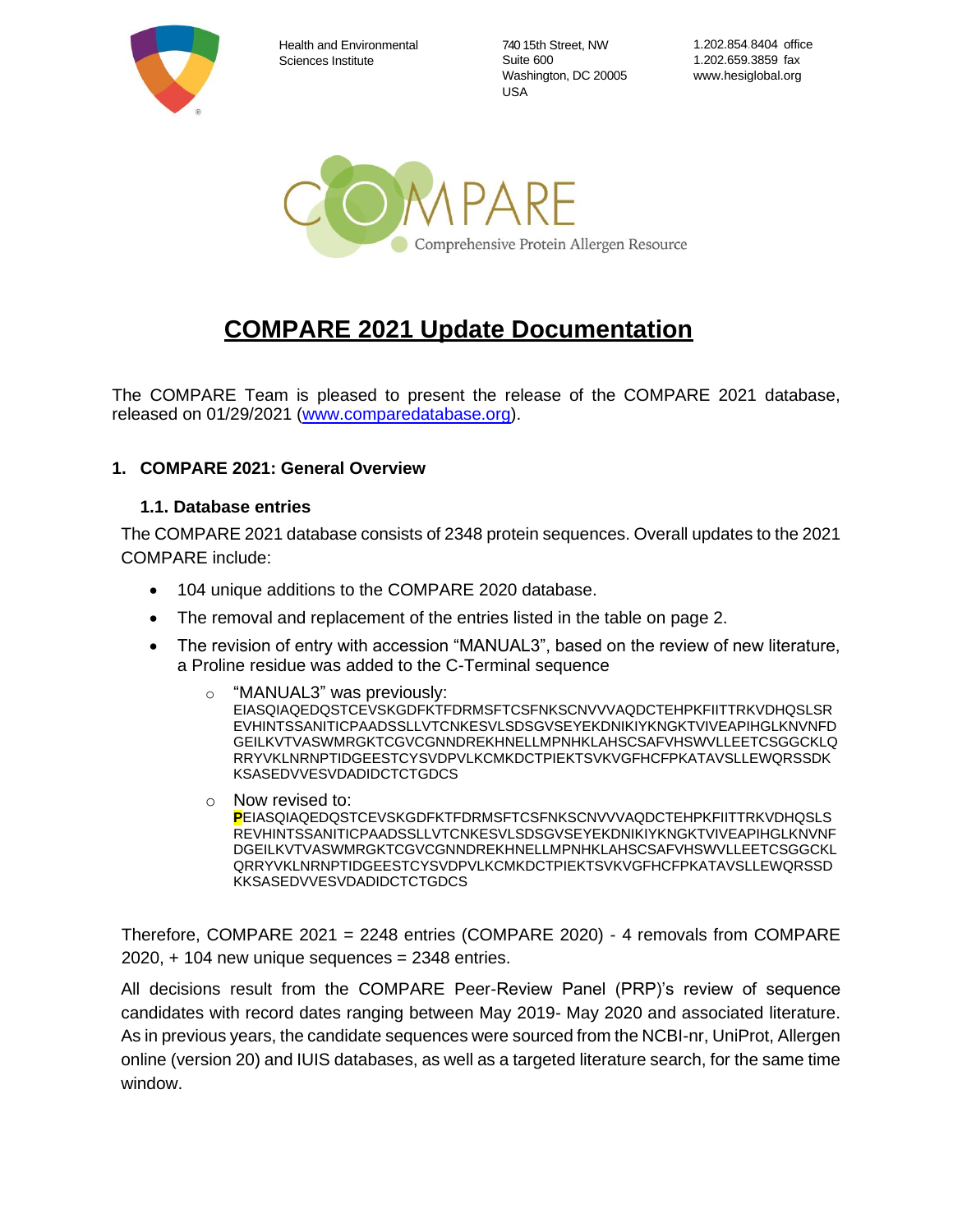



| <b>Retired Sequence</b><br>(Removed from<br><b>COMPARE 2020)</b> | <b>Replacement Sequence</b><br>(new or updated sequence<br>in COMPARE 2021) | <b>Justification</b>                                                                                                                                                                                                  |
|------------------------------------------------------------------|-----------------------------------------------------------------------------|-----------------------------------------------------------------------------------------------------------------------------------------------------------------------------------------------------------------------|
| <b>3EHK A</b>                                                    | <b>Accession CAA55009.1</b><br>(new)                                        | Duplicate (CAA55009.1 is longer than<br>3EHK_A, otherwise 100% match, same<br>species).                                                                                                                               |
| <b>Q9FSG7.1</b>                                                  | <b>COMPARE245</b><br>(new)                                                  | Duplicate (COMPARE245 is 2 aa longer than<br>Q9FSG7.1; otherwise 100% match, same<br>species)                                                                                                                         |
| <b>COMPARE099</b>                                                | <b>MANUAL3</b><br>(updated)                                                 | Duplicate: with the revision of "MANUAL3"<br>detailed on page 1, COMPARE099 is 100%<br>duplicate.                                                                                                                     |
| AAB37406.1                                                       | <b>COMPARE186 and</b><br><b>COMPARE187</b><br>(new)                         | The sequence linked to accession<br>AAB37406.1 (29 aa sequence of Rye) was<br>not in the associated literature (PMID<br>11260160).                                                                                    |
|                                                                  |                                                                             | Instead, the article supports inclusion of a<br>shorter fragment of 23 aa from Rye and a 24<br>aa fragment of Barley. The two<br>corresponding fragments (COMPARE186<br>and COMPARE187) are thus added to<br>COMPARE. |

COMPARE 2021 has otherwise followed specifications set in 2019 - e.g., use of "COMPARE #" Accessions when no other public accession number is known for a specific sequence (see paragraph A in ["COMPARE 2019 Documentation"](http://db.comparedatabase.org/docs/COMPARE-2019-Documentation-2019-01-17.pdf?v=20190117) file); information sharing via documentation and transparency files, available in the database page under the **Documentation tab**; as well as many user-friendly features implemented with COMPARE 2019.

## **1.2. Database format**

In addition to the regular annual update process, **new fields** were added in this 2021 update of the database, as part of COMPARE's continuous improvement strategies:

- A **"IUIS Name"** field was added in the main database table, to clearly label allergens that have been given an official designation by the *WHO/IUIS Allergen [Nomenclature Sub](http://www.allergen.org/)[committee,](http://www.allergen.org/)* with their respective code name *(see section 1.3 for further details).*
- A **"Parent accession"** field was added in the details view page of entries. This field applies particularly to smaller fragments, derived from mass-spectrometry studies, and is intended to connect the fragment to the full protein from which it is derived (when indicated in the literature associated). A "parent accession" number will be indicated in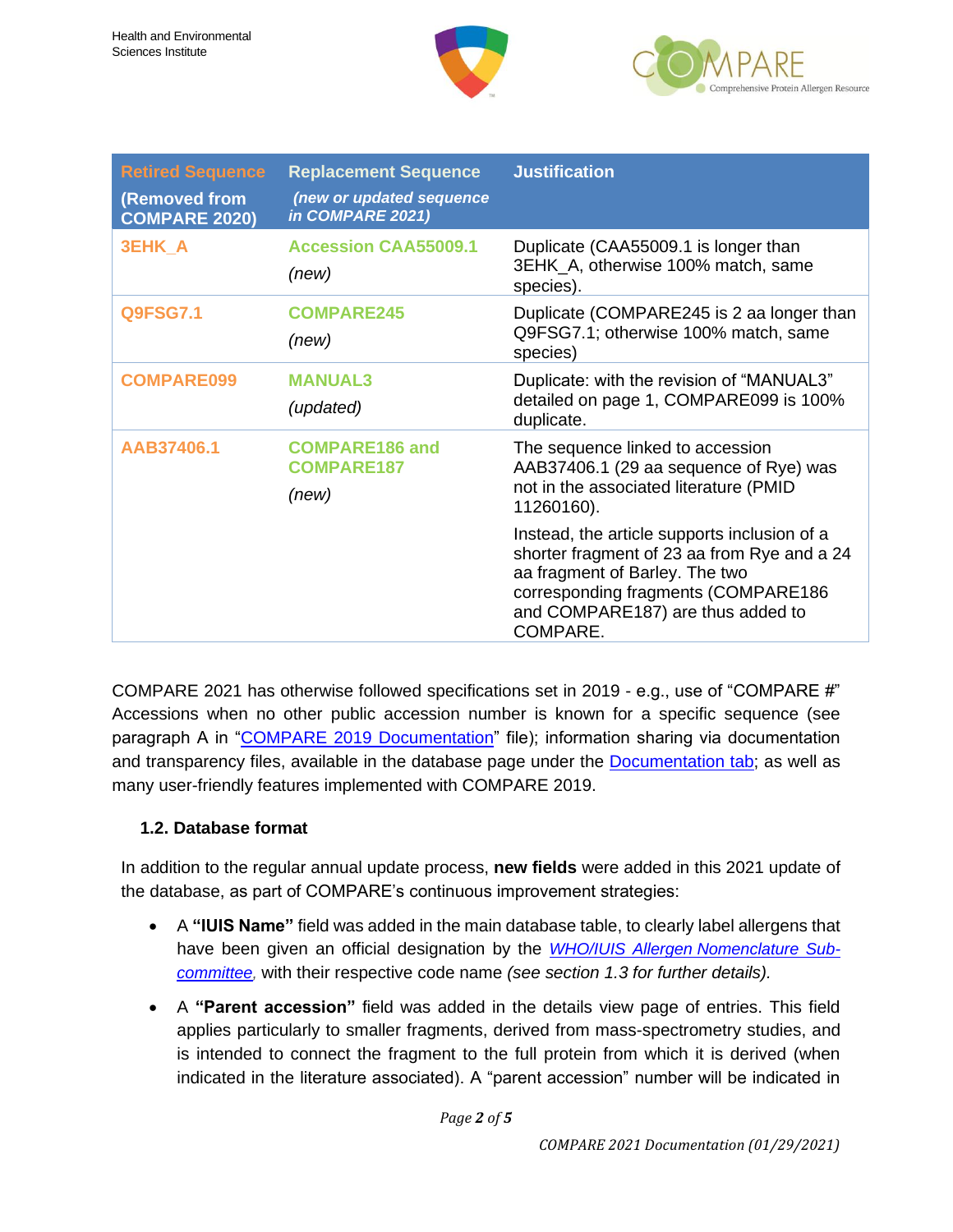



that field when applicable and when available (not all entries will have one). **The parent accession is** *NOT* **an entry in the database** and merely provided as additional metadata for users' reference.

 $\circ$  Note that in this update, parent accessions are provided only to the new 2021 entries (when applicable and available in the literature associated); a retroactive review of entries added in 2017-2020 (since inception of COMPARE) is being planned to add the information for those past entries as part of next annual update.

# **1.3. Allergen "description" field curation (past entries)**

As part of the new IUIS field inclusion, the full content of the COMPARE database needed to be screened and sequences compared to the IUIS Database. To complete this task, each Accession in COMPARE was considered in the context of the IUIS database, by hand, and then reviewed by the independent Peer-Review Panel for curation. Considering the size of the database, the task was broken down in two parts. **This 2021 update includes the outcome from the review of the first part: 621 pre-existing entries for which an official designation was identified in IUIS.** These 621 entries have been updated to reflect the accurate, official, IUIS designation, as listed in the *WHO/IUIS Allergen [Nomenclature Sub-committee](http://www.allergen.org/)* database, entered under the new "IUIS Name" field in the database. **Note that only these curated 621 entries have content in the "IUIS Name" field in COMPARE 2021; all other COMPARE entries remain as in previous years until further curation.** 

The **second part** of the task will take place during next review cycle for the remaining of the database.

During the review of the 621 entries, PRP also examined the "Description field" and updated it to:

1) clean-up irrelevant wording from automated text imported from the source databases (eg, NCBI-nr);

Example for accession P86687.1:

- *Previous description field was:* "RecName: Full=Hyaluronidase; Short=Hya; AltName: Full=Hyaluronoglucosaminidase"
- *Now updated to:* hyaluronidase
- 2) generate meaningful description lines to the eyes of allergy experts and allergen database users (taking into account the metadata available from NCBI-nr, UniProt, IUIS, as well as information from the associated literature, related to functional, biochemical or other type of relevant protein characterization information).

We anticipate that the 2022 version of COMPARE will be fully curated for allergen descriptions and IUIS designations.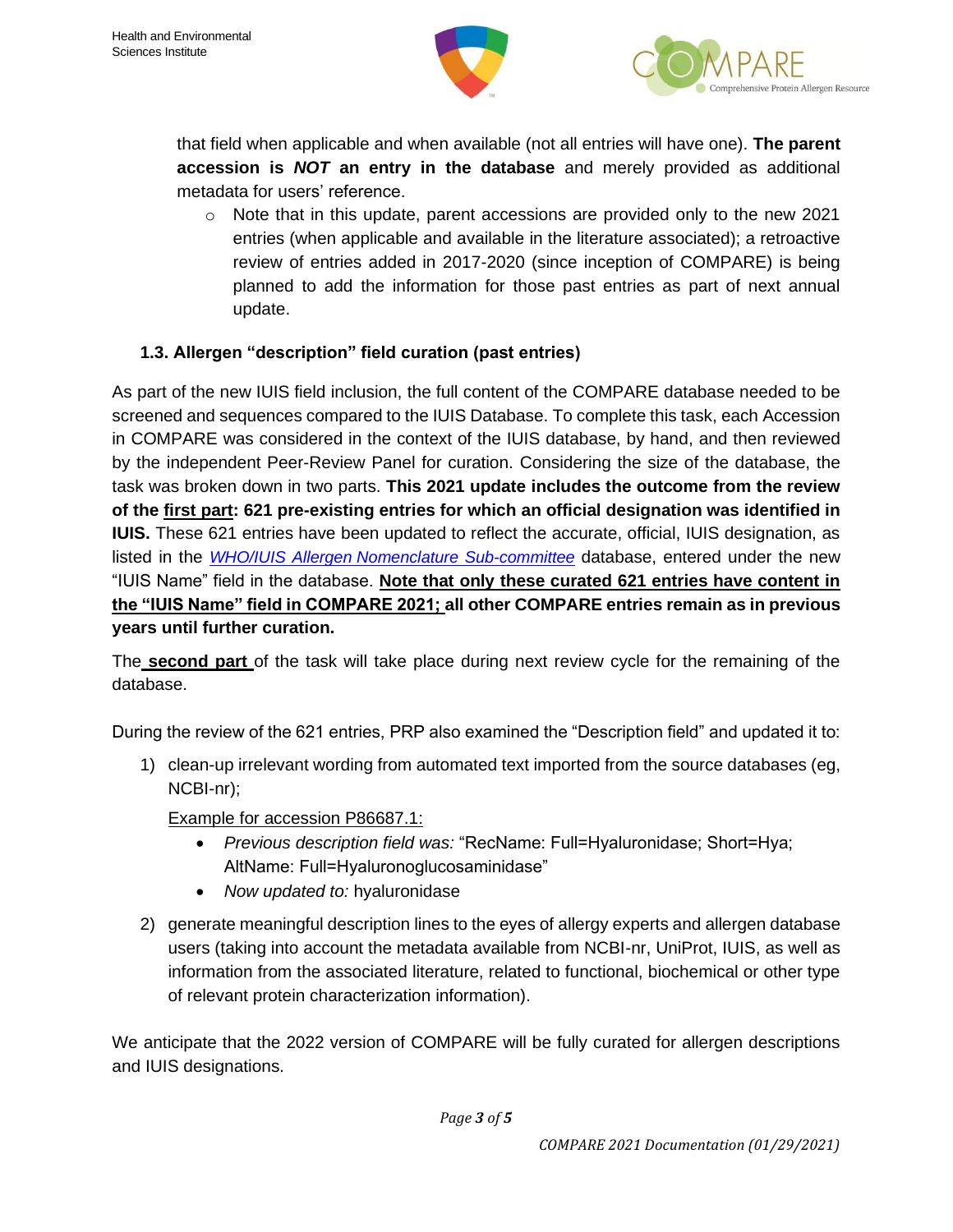



- **1.4. News rules and decisions adopted this year by the Peer Review Panel** *(applied only to the 104 new sequences added in 2021 and the 621 curated entries mentioned in section 1.3)*
- The use of the term "putative" is discontinued. IUIS designations are used only when the approved sequence is a 100% match, full or partial, (same species) with a known IUIS entry.
- IUIS isoforms names: IUIS isoforms names will no longer be used for the purpose of COMPARE; only the main IUIS allergen name.
	- o Example: isoform "Ole e 1.0101" will be labeled as "Ole e 1".

These rules will be applied during the second part of the Allergen "description" field curation (described in section 1.3), as well as to new additions in future annual updates.

**2. REMINDER: bioinformatics companion tool, COMPASS (COMPare Analysis of Sequences with Software)** 



As of June 2019, the COMPARE database is equipped with its companion tool, COMPASS (COMPare Analysis of Sequences with Software), as a built-in feature. COMPASS is a comparative sequence search software, incorporating the open source FASTA [software](https://fasta.bioch.virginia.edu/fasta_www2/fasta_intro.shtml) [package](https://fasta.bioch.virginia.edu/fasta_www2/fasta_intro.shtml) (FASTA v36). With this tool, COMPARE users can conduct website-based, real-time use of the COMPARE database to identify similarities between a protein sequence of interest and COMPARE's allergens via amino acid sequence alignments (between two or more amino acid sequences). To access the tool, go [www.comparedatabase.org,](http://www.comparedatabase.org/) click on the "Database" tab and click on the green button "Run COMPASS". For detailed information, instructions on how to use and supporting references, visit COMPASS' "About" page.

*\*NEW\** - In July 2020, COMPASS was upgraded to offer a visualization option to view results in a color-coded graphic display.

As part of COMPARE 2021's release, COMPASS is now also updated to screen against COMPARE 2021.

## **3. Your Feedback is Appreciated - Contact Us**

The HESI COMPARE database program is committed to transparency and open dialog. Individuals or organizations are invited to submit feedback, questions or inquiries via the ["Contact us"](https://comparedatabase.org/contact-us/) portal in the COMPARE database website, or email to [comparedatabase@hesiglobal.org.](mailto:comparedatabase@hesiglobal.org) HESI staff will respond if the information is readily available or will relay the inquiries to PRP if a more in-depth response is required.